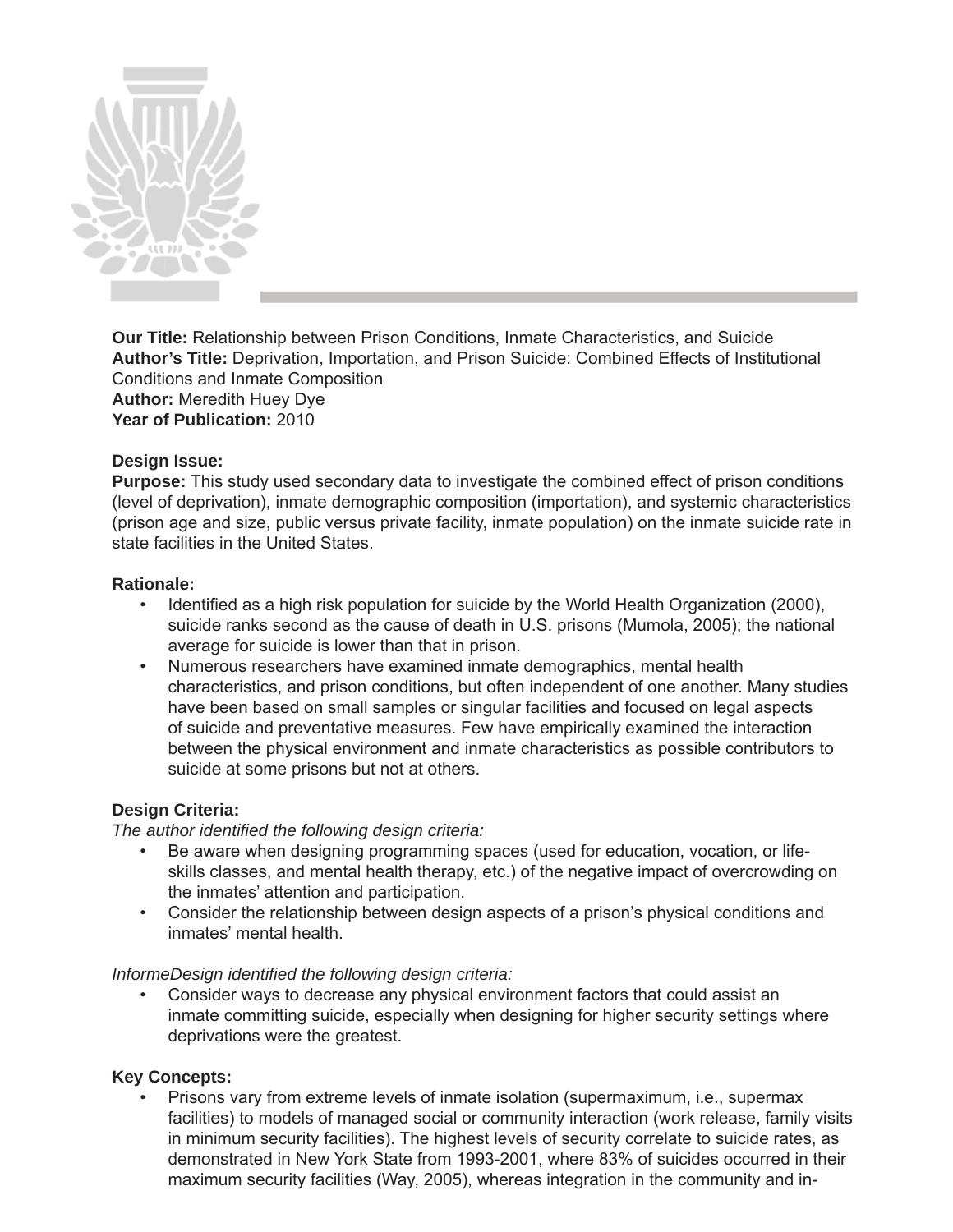

prison treatment, educational, or vocational programming has shown to be related to lower inmate suicide rates (Huey & McNulty, 2005).

- Studies of prison suicide have primarily focused on the forensics of the suicide in an effort to inform prevention policies; facility characteristics are typically not examined.
- The deprivation model acknowledges that the prison environment as a system produces supreme loss of freedom and isolation, typically manifest in inmates as violence, aggression, anxiety, distress, and suicide when they are less able to cope. Overcrowding, bullying, and the incidence of inactivity due to lack of programming are other characteristics typically identified with deprivation that have been found to be factors contributing to the inmate suicide rate. Deprivation causes misconduct in some inmates and compliance in others.
- The importation model considers inmates' demographic, social, and psychological characteristics that contribute to their ability to adapt to prison, influencing the suicide rate. These characteristics are linked to the majority of prison suicides proportionally to the population as a whole, namely, youthful or vulnerable inmates, White males, and those with mental illness (psychotic disorders, anxiety, depression, drug/alcohol addiction, prior suicide attempts).
- Of the prisons studied (1,082), 12% (130) reported one to four suicides (172); nearly half (48.9%) of prisons were over capacity; and facilities that were under court order to reduce inmate population (10.5%) had a significant impact on the number of suicides (1.93 times) over prisons that were not overcrowded to that degree. The assault rate averaged about 4:100 inmates, though in prisons where suicides occurred, the assault rate of 6:100 inmates raised the suicide risk significantly (1.23 times).
- The prison's security level was the greatest predictor of suicide both when analyzing the deprivation model independently and as combined with the importation model. Prisons that reported suicides had greater levels of deprivation and 58% of suicides occurred in maximum security prisons (a factor of 3.27 times as compared to minimum security prisons), though that security level represents only 25% of the prisons sampled; for supermaximum prisons the factor was increased again (6.74 times).
- Of the importation variables, only mental health services being received by inmates was correlated with suicide rate, increasing the rate approximately 19% (1.17 times) over inmates not receiving mental health services. Prison age was the only control variable that was significant (all three models); the older the building, the greater the number of suicides occurring there.

## **Research Method:**

• Secondary data were sampled from the 2000 U.S. Census of State and Federal Adult Correctional Facilities (CCF). This was a longitudinal, national survey of prisons conducted by the U.S. Census Bureau (funded by the Department of Justice and the Bureau of Justice Statistics). Of the population of federal prisons (84) and state facilities (1,584; stateand privately-run, plus Washington, DC), facilities with missing data (the federal prisons) and single-purpose facilities (addiction rehabilitation centers, work release programs) were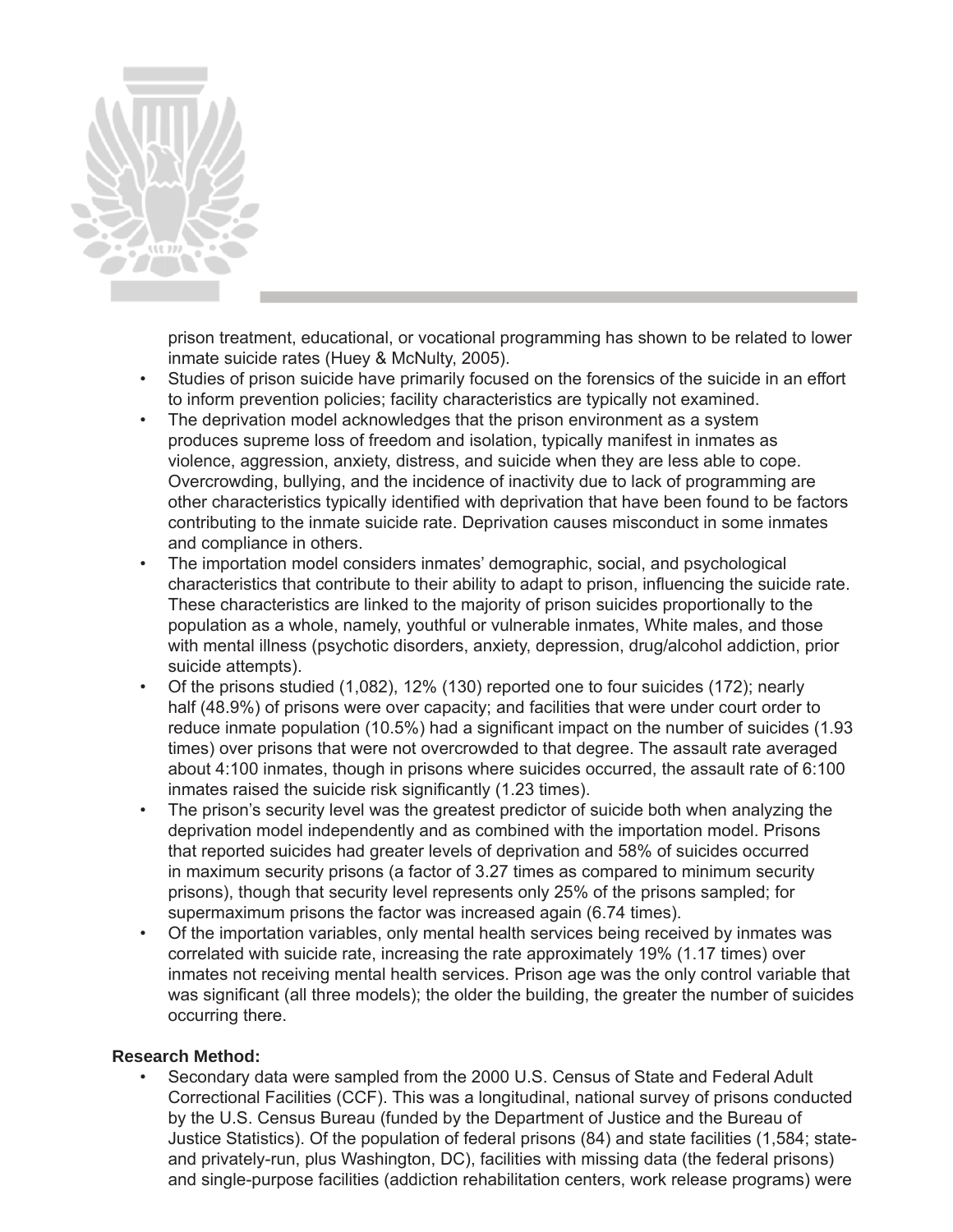

eliminated, creating a study sample of 1,082 state prisons.

- A theoretical framework used for this study to evaluate characteristics of both the deprivation and importation models and their possible interaction and influence on the inmate suicide rate, using regression equations for variables of each construct (deprivation, importation) independently first, followed by testing of both in context with the control variables. Via multivariate analyses, the dependent variable was operationalized as the annual U.S. prison suicide rate for the year 2000.
- Prison size was normalized as the average daily population (ADP) as it was assumed that prison size would affect suicide behavior and that analysis of multiple, but unequal numbers of prisons within states would impact suicide statistics.
- Deprivation variables (6; independent) measured the degree to which prison cut inmates off from society (3 measures; prison location as rural or urban, whether or not the inmate could leave the facility for work or programming, and security level: supermaximum, maximum, medium, and minimal security prisons), level of deprivation of goods and services within the prison (2 measures; overcrowding as it related to operation under or over capacity and if the prison was under a court order to reduce population, and the number of programs offered, such as addiction, HIV/AIDS, mental health, sex offender counseling, employment, life-skills, or parenting skills), and the level of violence (1; inmate on inmate and inmate on staff assaults).
- Importation variables (4; independent) measured inmates' characteristics as aggregatelevel data at the prison level examining demographics (3; gender, age, and racial composition) and inmates who receive mental health services in prison. Gender as a characteristic of prison population included male only, female only, and prisons with both genders present. Regarding race, White inmates were identified as a percentage of the inmate population, as previous studies identified that race to have higher suicide rates.
- Systemic variables (control) identified from previous research as related to suicide frequency were also included; state- versus privately-run facilities, the age of the prison (in years), prison size based on the ADP, and the U.S. residents' suicide rate (as a comparison to the in-prison suicide rate) as provided by the Center for Disease Control and Prevention (CDC).
- Analysis included a negative binomial regression model based on multivariate regression analyses. Beta coefficients  $(\beta)$  for each of the three models (deprivation, importation, and combined) were established and robust significance levels were calculated (two-tailed test). Dispersion parameter (α), log psuedolikelihood, and Wald chi-square (df) were calculated.

# **Limitations of the Study:**

*The author identified the following limitations:* 

- As the prison was the unit of analysis and not the individual inmate, identification of who is committing suicide and the reasons for it are unknown. The inmates' perceptions about deprivation are also unknown.
- It is unknown if the inmates committing suicide in prison are the same ones receiving